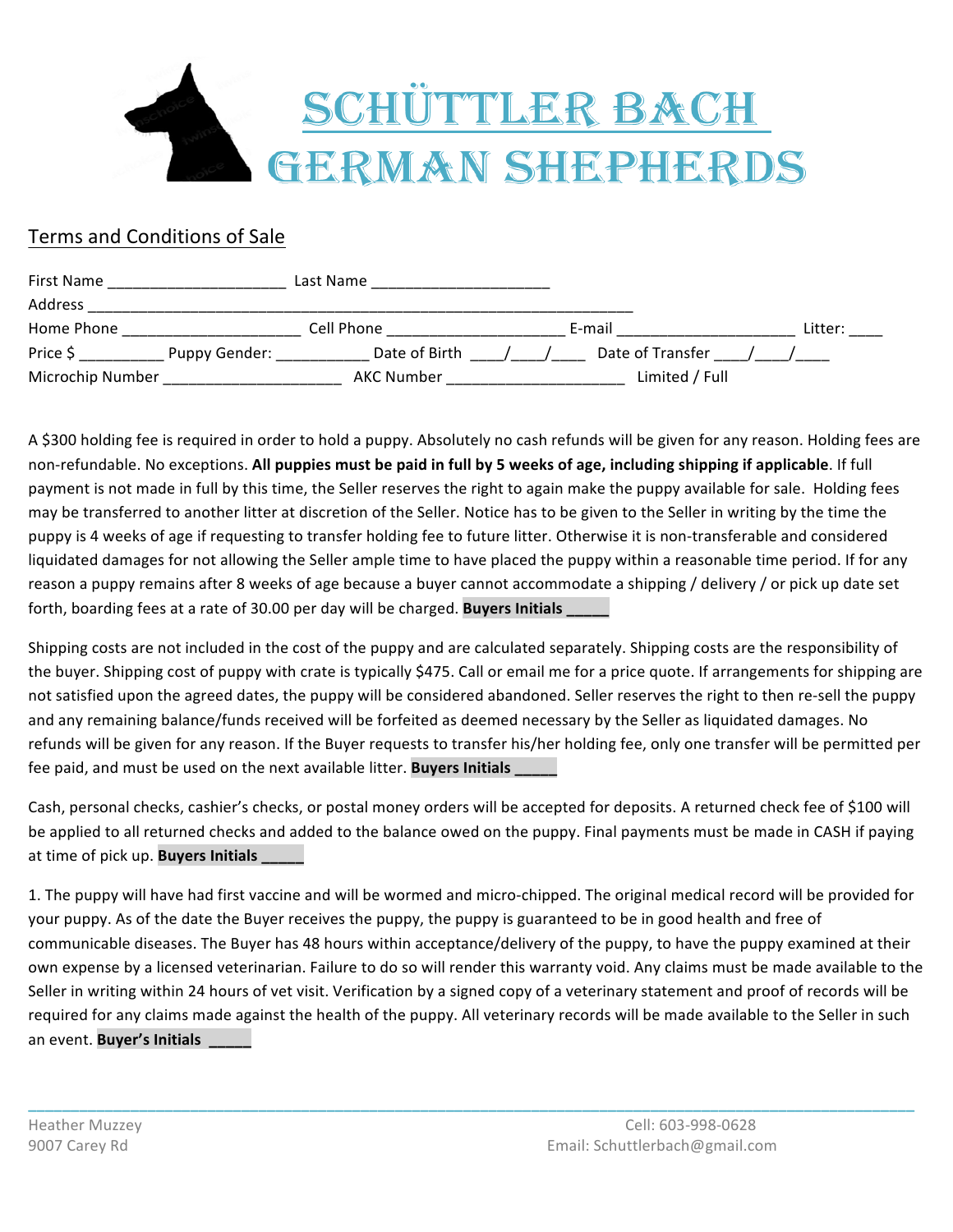## SCHÜTTLER BACH **GERMAN SHEPHERDS**

2. The puppy will be free of crippling canine genetic hip dysplasia for the first year of life. Genetic crippling canine hip dysplasia is present within the first 12 months of age and can be seen by x-rays. Genetic canine hip dysplasia will be present in both hips and not just one. Subluxation or unilateral H/D (present in one hip only) is not warranted as this may be a result of injury, dietary deficiency, too much time left in a crate lying on one side, and overexertion during pertinent puppy raising time and development, which is the responsibility of the owner, and not the fault of genetics or the Seller. The puppy's hips must be xrayed by a licensed or certified orthopedic veterinarian who is skilled at producing and positioning views for OFA evaluations at one year of age. X-rays taken or submitted before 12 months from the date of birth will not be a consideration. The preliminary films must be dated and submitted to OFA at one year of age and within 30 days from the one-year date of birth on your AKC certificate. A duplicate copy of the x-ray on a CD disc or duplicate film will be submitted to the Seller by mail in addition to OFA. Dysplasia caused by obesity, dietary deficiency, raw feeding, over exertion and other preventable reason also mentioned above is not warranted. Replacements on any puppy who is sold on either a limited or full registration is limited to one replacement puppy of equal value, per original sales agreement, of the Seller's choice and from the soonest available litter. If the hips do not certify as excellent, good, or fair, by the above terms and conditions of the hip warranty coverage and no other film is required by OFA, a puppy from a subsequent litter, of Seller's choice and equal value will be made available to the Buyer. The Buyer will provide to the Seller proof of spay/neuter prior to receiving a replacement puppy. We do not require that you return your puppy, only proof of spay or neuter within 30 days of your dated letter of OFA results and return of AKC paperwork. Any puppy sold on at a reduced price will be replaced only at half of the original value, and only if a signed hip warranty was given at the time of sale. The Buyer will be responsible for any differences in the price of the replacement puppy from any litter above this amount. **Buyer's Initials** 

3. All Schüttler Bach puppies are microchip implanted free of charge prior to leaving our facility. The Buyer agrees to complete the provided Microchip Registration Enrollment Application form on the day of pick up and to provide the Seller with a check made out to register the microchip. The Seller will mail in the microchip registration for the Buyer. **Buyer's Initials** 

4. If a dog that is subject to this contract is bred and becomes pregnant prior to 24 months of age and/or without OFA Certification, this contract becomes null and void. If the dog is spayed or neutered before 24 months of age the hip warranty is null and void. Spaying and neutering before 24 months of age does not allow the animal to reach full gender development affecting the hormone levels needed and may lead to the improper growth and development of healthy hips and joints. **Buyer's Initials** 

5. NO WARRANTIES ARE GIVEN FOR THE TEMPERAMENT OR THE FITNESS OF THE ANIMAL FOR ANY SPECIFIC INTENDED PURPOSES. Buyer's Initials \_\_\_\_\_\_

6. Reproductive development and capability is not warranted, including descended testicles. Simple umbilical hernias will also not be warranted as it does not constitute a health concern. **Buyer's Initials** 

**\_\_\_\_\_\_\_\_\_\_\_\_\_\_\_\_\_\_\_\_\_\_\_\_\_\_\_\_\_\_\_\_\_\_\_\_\_\_\_\_\_\_\_\_\_\_\_\_\_\_\_\_\_\_\_\_\_\_\_\_\_\_\_\_\_\_\_\_\_\_\_\_\_\_\_\_\_\_\_\_\_\_\_\_\_\_\_\_\_\_\_\_\_\_\_\_\_\_\_\_\_\_\_\_**

7. This contract applies to the original purchaser and is non-transferable. **Buyer's Initials**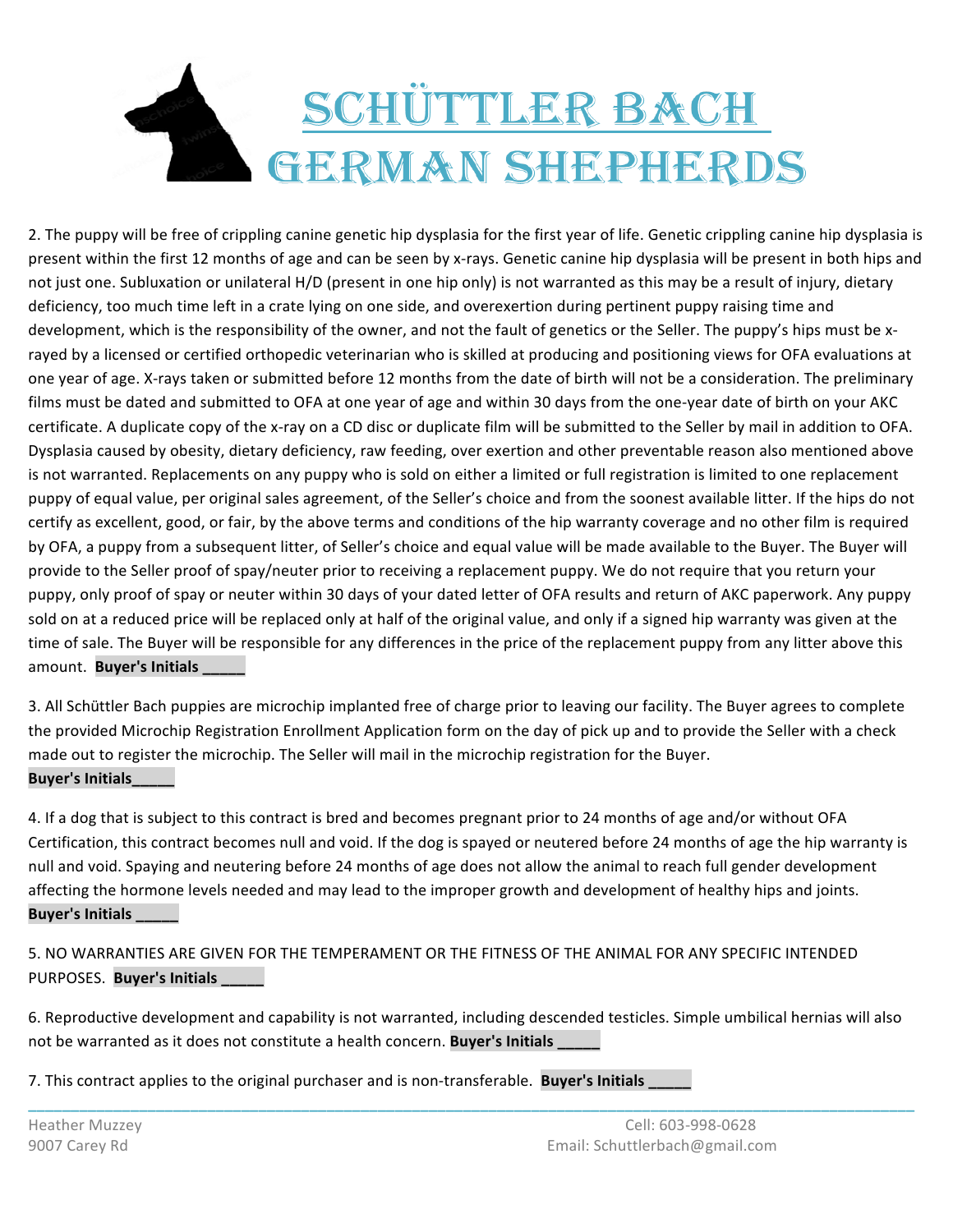## SCHÜTTLER BACH **GERMAN SHEPHERDS**

8. If the puppy/dog that is the subject of this contract ever shows evidence of neglect or abuse at any time during its life, ownership and title to said puppy/dog will revert immediately to the Seller. Abuse and neglect will be determined by governing agencies i.e., law enforcement or animal control agencies. In the event Buyer can no longer keep the puppy/dog, the Seller will be notified and has first right of refusal with no monetary reimbursement to Buyer. This puppy/dog in its lifetime will never be given away or sold without first contacting the Seller. The puppy will never in its lifetime be relinquished to an animal shelter, Humane Society, dog pound, or animal rescue facility, or any other type of animal relinquishment facility for any reason. In the event Buyer does not comply with this agreement the Seller may be awarded up to the original purchase price of the animal in addition to the cost of recovery of the animal, including legal fees, and transportation expenses.

## **Full Signature of Buyer Required**  and the state of the state of the state of the state of the state of the state of the state of the state of the state of the state of the state of the state of the state of the state of

9. The Buyer is responsible for all costs of shipping and/or transportation including but not limited to crate, health certificates, airfare, and transportation to and from Schüttler Bach. This applies to either the original purchase, or a replacement puppy. **Buyer's Initials** 

10. The Buyer agrees any puppy or dog purchased from Schüttler Bach will never be tied out or traveled in any way in the open back of the vehicle or bed of a truck. Buyer is aware that any such act will be considered animal cruelty and willful endangerment, and will result in prosecution by governing agencies. **Buyer's Initials** 

11. The Buyer hereby releases the Seller from any and all liability arising out of the sale, raising, or training of the abovementioned puppy/dog. The Buyer further expressly agrees to indemnify and hold harmless the Seller with respect to any alleged liability or liabilities that the Seller may be charged with including the tendering of defense to the Seller, by the purchaser in the event litigation by reason of the activities raising or training of the dog/puppy. **Buyer's Initials** 

12. The Buyer agrees the puppy will be registered in accordance to the German standard, that being the use of the litter letter for the first name and \*vom Schüttler Bach\* at the end. This name will be submitted in all entries to any clubs or organizations, and for recognition of titles received. The Buyer agrees to provide the Seller with a check written out to AKC in the current amount for registration of a puppy at the time of pick up. The Seller will register the puppy/dog for the Buyer and registration forms will be mailed directly from AKC to the Buyer. Buyer's Initials \_\_\_\_\_

13. ANY AND/OR ALL CONTROVERSIES AND OR DISPUTES ARISING UNDER THIS CONTRACT ARE SUBJECT SOLELY AND EXCLUSIVELY TO THE LAWS OF THE STATE OF FLORIDA. **Buyer's Initials** 

14. The buyer agrees to feed the puppy NuVet Plus supplements for a minimum of the first 24 months of life. These supplements must be purchased on the Seller's website at www.SchuttlerBach.com or by calling 1(800)474-7044. If purchasing by phone, you will need to provide code # 4606558. The Seller is notified by NuVet when orders are made so that the Seller may monitor compliance to this signed agreement. **Buyer's Initials** 

**\_\_\_\_\_\_\_\_\_\_\_\_\_\_\_\_\_\_\_\_\_\_\_\_\_\_\_\_\_\_\_\_\_\_\_\_\_\_\_\_\_\_\_\_\_\_\_\_\_\_\_\_\_\_\_\_\_\_\_\_\_\_\_\_\_\_\_\_\_\_\_\_\_\_\_\_\_\_\_\_\_\_\_\_\_\_\_\_\_\_\_\_\_\_\_\_\_\_\_\_\_\_\_\_**